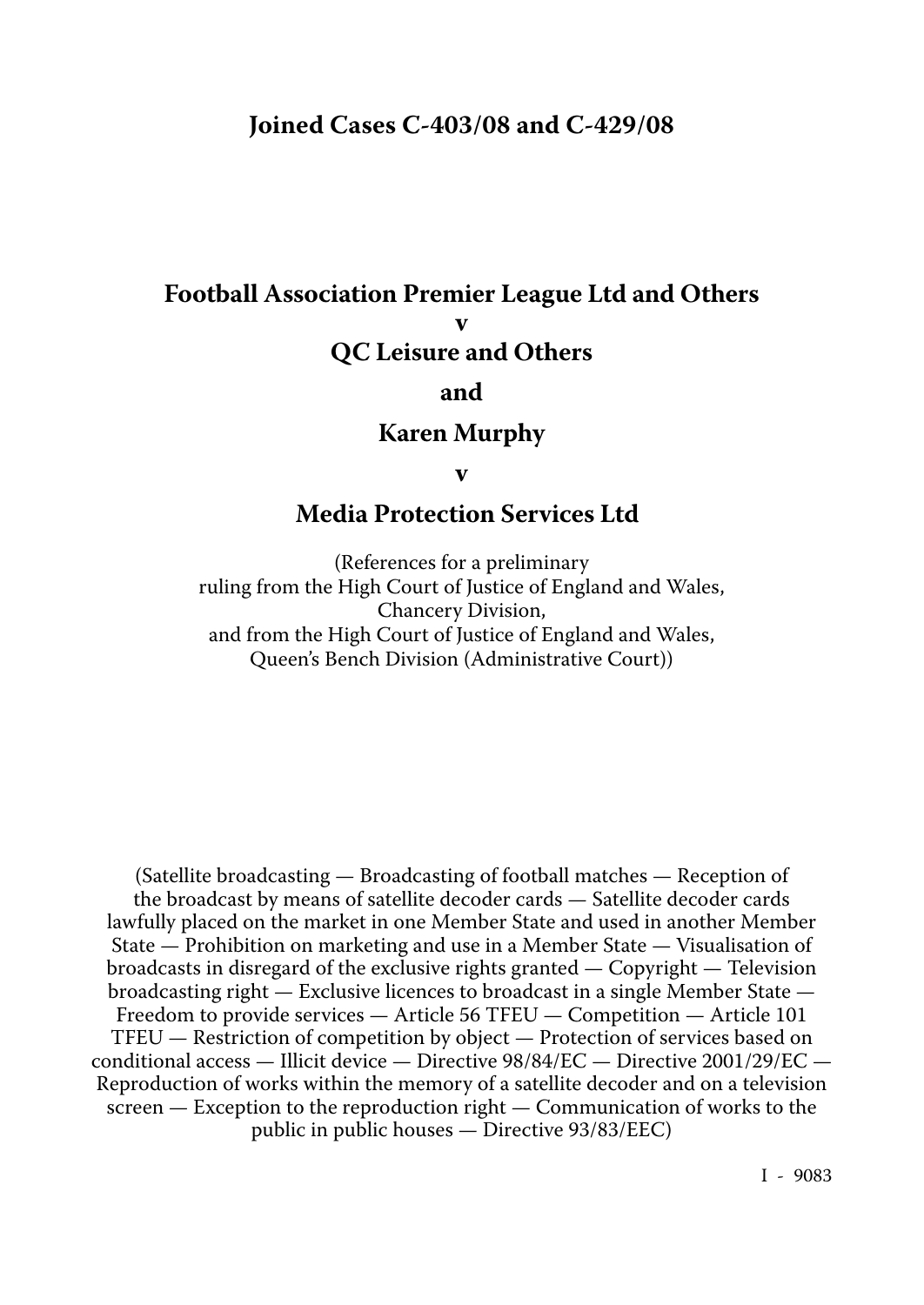| Opinion of Advocate General Kokott delivered on 3 February 2011 I - 9090 |  |
|--------------------------------------------------------------------------|--|
| Judgment of the Court (Grand Chamber), 4 October 2011 1 - 9159           |  |

#### Summary of the Judgment

*1. Freedom to provide services — Legal protection of services based on, or consisting of, con ditional access — Directive 98/84 — Illicit device — Meaning — Decoding devices law fully placed on the market in one Member State and used in another Member State — Not included*

*(European Parliament and Council Directive 98/84, Art. 2(e))*

- *2. Freedom to provide services Legal protection of services based on, or consisting of, con ditional access — Directive 98/84 — Scope — National legislation prohibiting the use of foreign decoding devices — Not included (European Parliament and Council Directive 98/84, Art. 3(2))*
- *3. Freedom to provide services Free movement of goods National legislation relating to these two fundamental freedoms — Examination in the light of the one that is predominant (Art. 56 TFEU)*
- *4. Freedom to provide services Restrictions Decoding devices lawfully placed on the mar ket in one Member State and used in another Member State for the purpose of the broad casting of sporting events (Art. 56 TFEU)*
- *5. Competition Agreements, decisions and concerted practices Agreements between undertakings — Adverse effect on competition — Exclusive licence between a holder of intel lectual property rights and a broadcaster — Prohibition on supplying devices for decoding the broadcasts outside the territory covered by the licence agreement — Not permissible (Art. 101 TFEU)*
- *6. Approximation of laws Copyright and related rights Directive 2001/29 Harmonisation of certain aspects of copyright and related rights in the information soci ety — Reproduction right — Partial reproduction — Scope (European Parliament and Council Directive 2001/29, Art. 2(a))*

I - 9084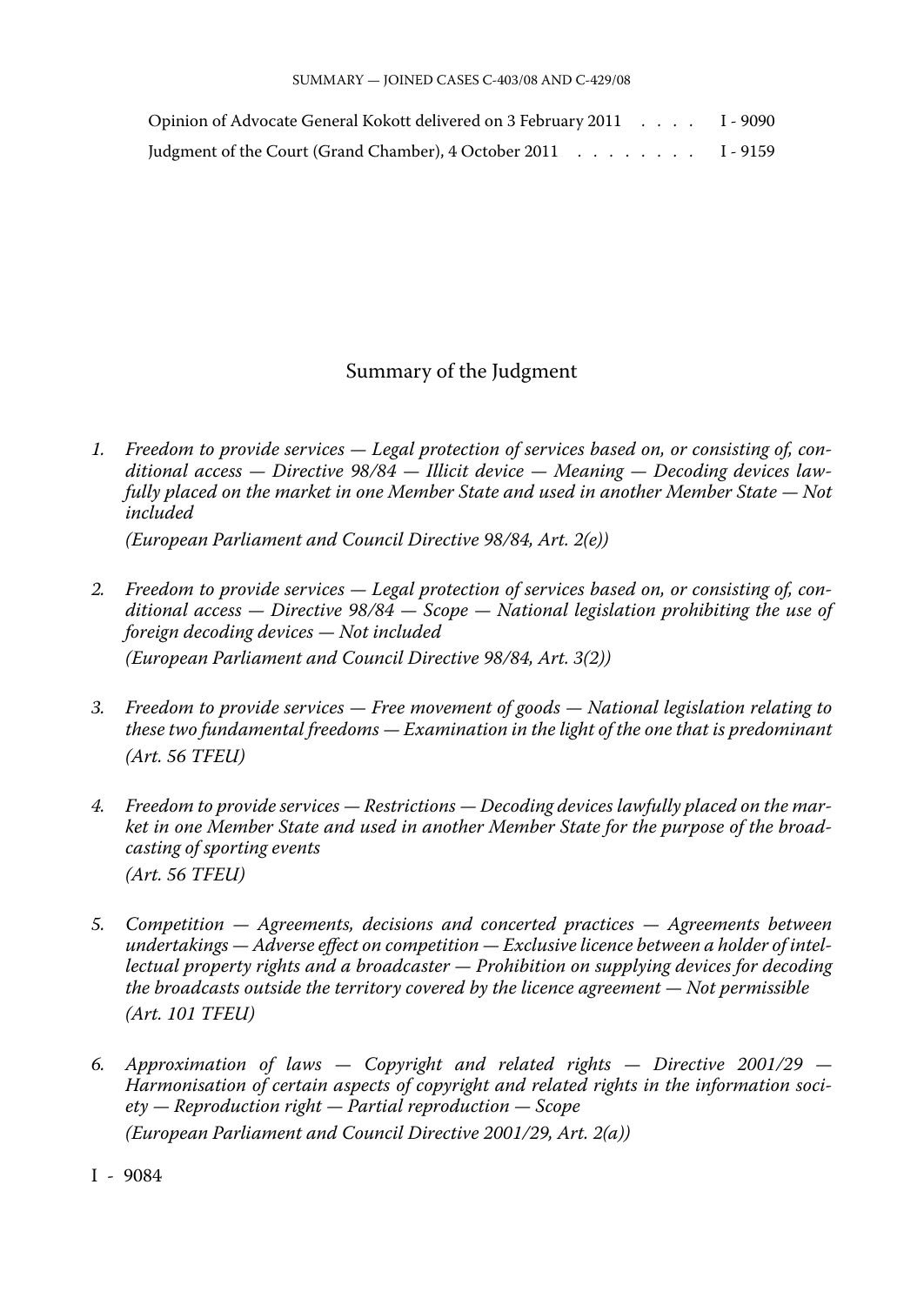- *7. Approximation of laws Copyright and related rights Directive 2001/29 Harmonisation of certain aspects of copyright and related rights in the information soci ety — Reproduction right — Exceptions and limitations (European Parliament and Council Directive 2001/29, Art. 5(1))*
- *8. Approximation of laws Copyright and related rights Directive 2001/29 Harmonisation of certain aspects of copyright and related rights in the information soci ety — Communication to the public — Meaning (European Parliament and Council Directive 2001/29, Art. 3(1))*
- *9. Approximation of laws Copyright and related rights Directive 93/83 Effects Lawfulness of the acts of reproduction performed within the memory of a satellite decoder and on a television screen — No effects (Council Directive 93/83)*

1. 'Illicit device' within the meaning of Article 2(e) of Directive 98/84 on the legal protection of services based on, or consisting of, conditional access must be interpreted as not covering foreign decoding devices (devices which give access to the satellite broadcasting ser vices of a broadcaster, are manufactured and marketed with that broadcaster's authorisation, but are used, in disregard of its will, outside the geographical area for which they have been issued), foreign decoding devices procured or enabled by the provision of a false name and ad dress or foreign decoding devices which have been used in breach of a contractual

limitation permitting their use only for private purposes.

That provision defines 'illicit device' as any equipment or software 'designed' or 'adapted' to give access to a protected service in an intelligible form without the authorisation of the service provider. This wording is thus limited solely to equipment which has been the subject of manual or automated operations prior to commencement of its use and enables protected services to be received without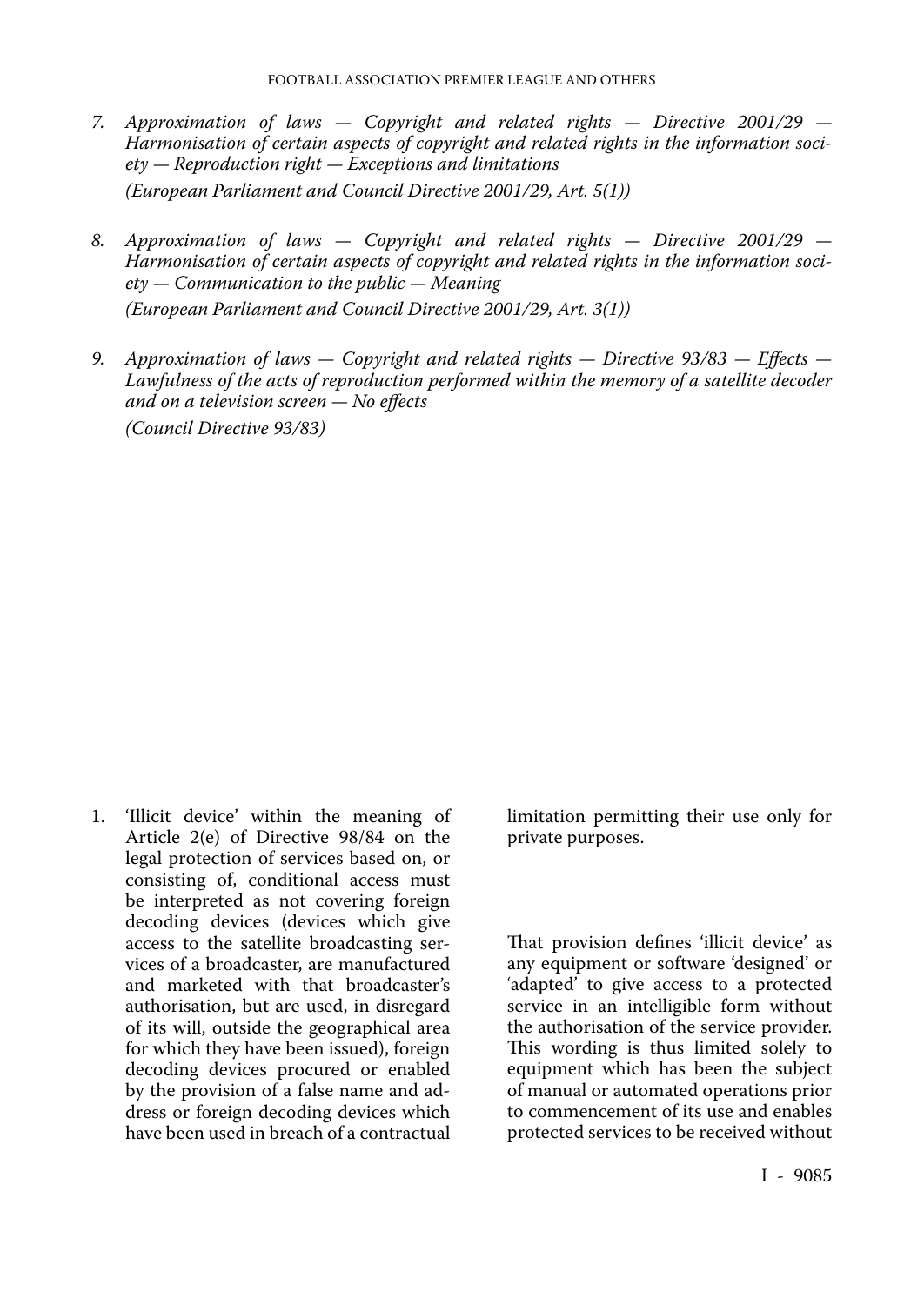the consent of providers of those ser vices. Consequently, the wording refers only to equipment that has been manu factured, manipulated, adapted or readjusted without the authorisation of the service provider, and the provision does not cover the use of foreign decoding devices.

does not fall within the field coordinated by that directive.

(see para. 74, operative part 2)

By contrast, the aforementioned devices are manufactured and placed on the mar ket with the authorisation of the service provider, they do not allow access free of charge to protected services and they do not enable or facilitate the circumven tion of a technological measure designed to protect the remuneration of those ser vices, given that remuneration has been paid in the Member State where they have been placed on the market.

> (see paras 63-64, 66-67, operative part 1)

2. Article 3(2) of Directive 98/84 on the legal protection of services based on, or consisting of, conditional access does not preclude national legislation which pre vents the use of foreign decoding devices, including those procured or enabled by the provision of a false name and address or those used in breach of a contractual limitation permitting their use only for private purposes, since such legislation 3. Where a national measure relates to both the free movement of goods and the free dom to provide services, the Court will in principle examine it in the light of one only of those two fundamental freedoms if it is apparent that one of them is en tirely secondary in relation to the other and may be considered together with it. Although, in the field of telecommunications, those two aspects are often intimately linked, one not capable of being regarded as entirely secondary in relation to the other, that is not the case where national legislation is not directed at de coding devices in order to determine the requirements which they must meet or to lay down conditions under which they can be marketed, but deals with them only as an instrument enabling subscribers to obtain the encrypted broad casting services.

(see paras 78-79, 82)

4. Article 56 TFEU must be interpreted as precluding legislation of a Member State which makes it unlawful to import into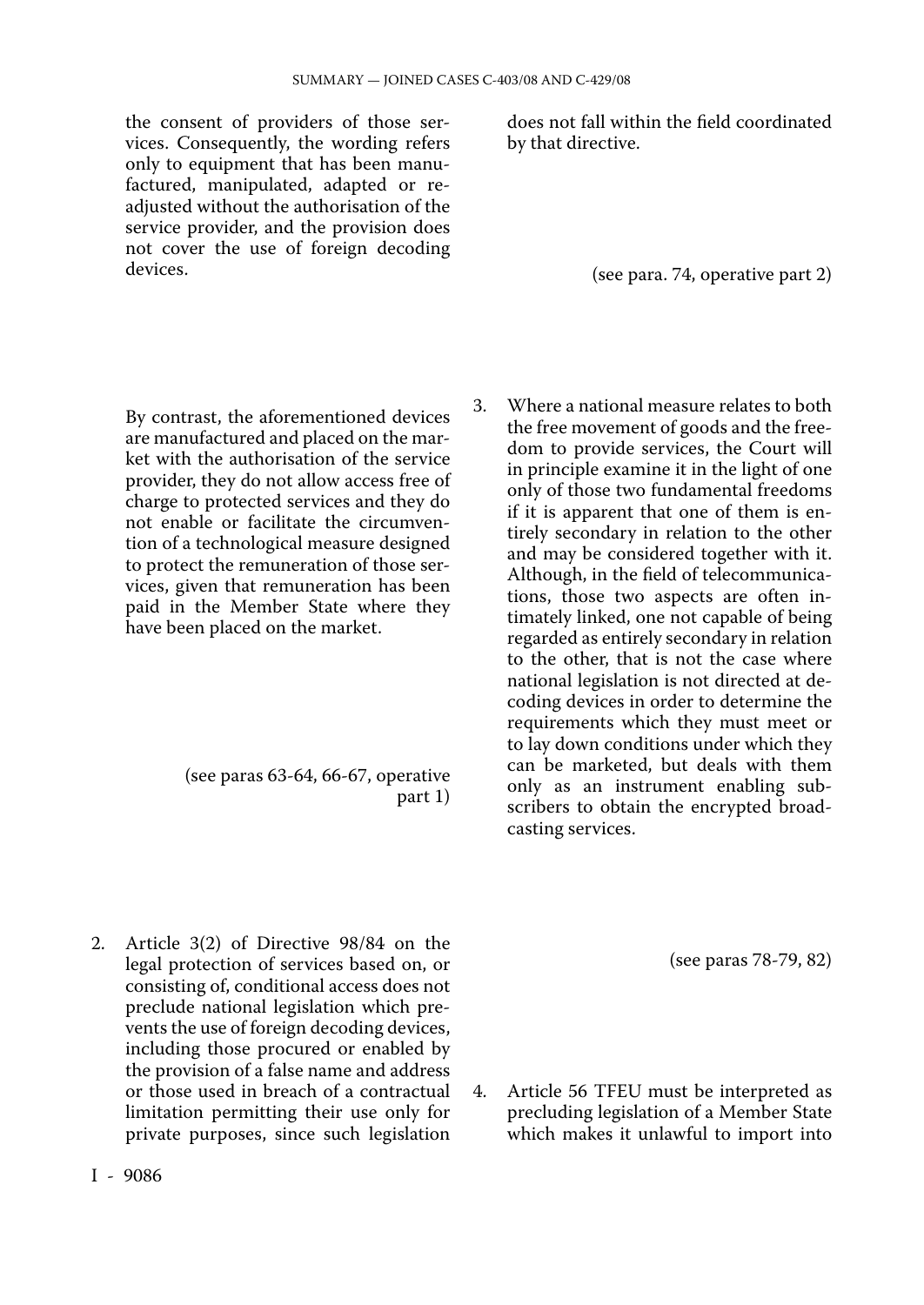and sell and use in that State foreign de coding devices which give access to an encrypted satellite broadcasting service from another Member State that includes subject-matter protected by the legisla tion of that first State. This conclusion is affected neither by the fact that the for eign decoding device has been procured or enabled by the giving of a false identity and a false address, with the intention of circumventing the territorial restriction in question, nor by the fact that it is used for commercial purposes although it was restricted to private use.

broadcasting of the protected subjectmatter from the Member State of broad cast in which the act of broadcasting is deemed to take place – in accordance with Article 1(2)(b) of Directive 93/83 on the coordination of certain rules con cerning copyright and rights related to copyright applicable to satellite broad casting and cable retransmission – and in which the appropriate remuneration is therefore payable and they may ask, in that Member State, for an amount which takes account of the actual audience and the potential audience both in the Mem ber State of broadcast and in any other Member State in which the broadcasts including the protected subject-matter are also received.

That prohibition cannot be justified in light of the objective of protecting intel lectual property rights.

It is true that sporting events, as such, have a unique and, to that extent, original character which can transform them into subject-matter that is worthy of protection comparable to the protec tion of works. However, since safeguard ing of the rights which constitute the specific subject-matter of the intellectual property concerned guarantees the right holders concerned only appropriate re muneration and not the highest possible remuneration for the commercial exploitation of the protected subject-mat ter, those rights are safeguarded where the right holders are remunerated for the

The premium paid by broadcasters in order to be granted territorial exclusiv ity is such as to result in artificial price differences between the partitioned na tional markets. Such partitioning and such an artificial price difference are ir reconcilable with the fundamental aim of the Treaty, which is completion of the internal market. In those circumstances, that premium cannot be regarded as forming part of the appropriate remuner ation which the right holders concerned must be ensured and, consequently, its payment goes beyond what is necessary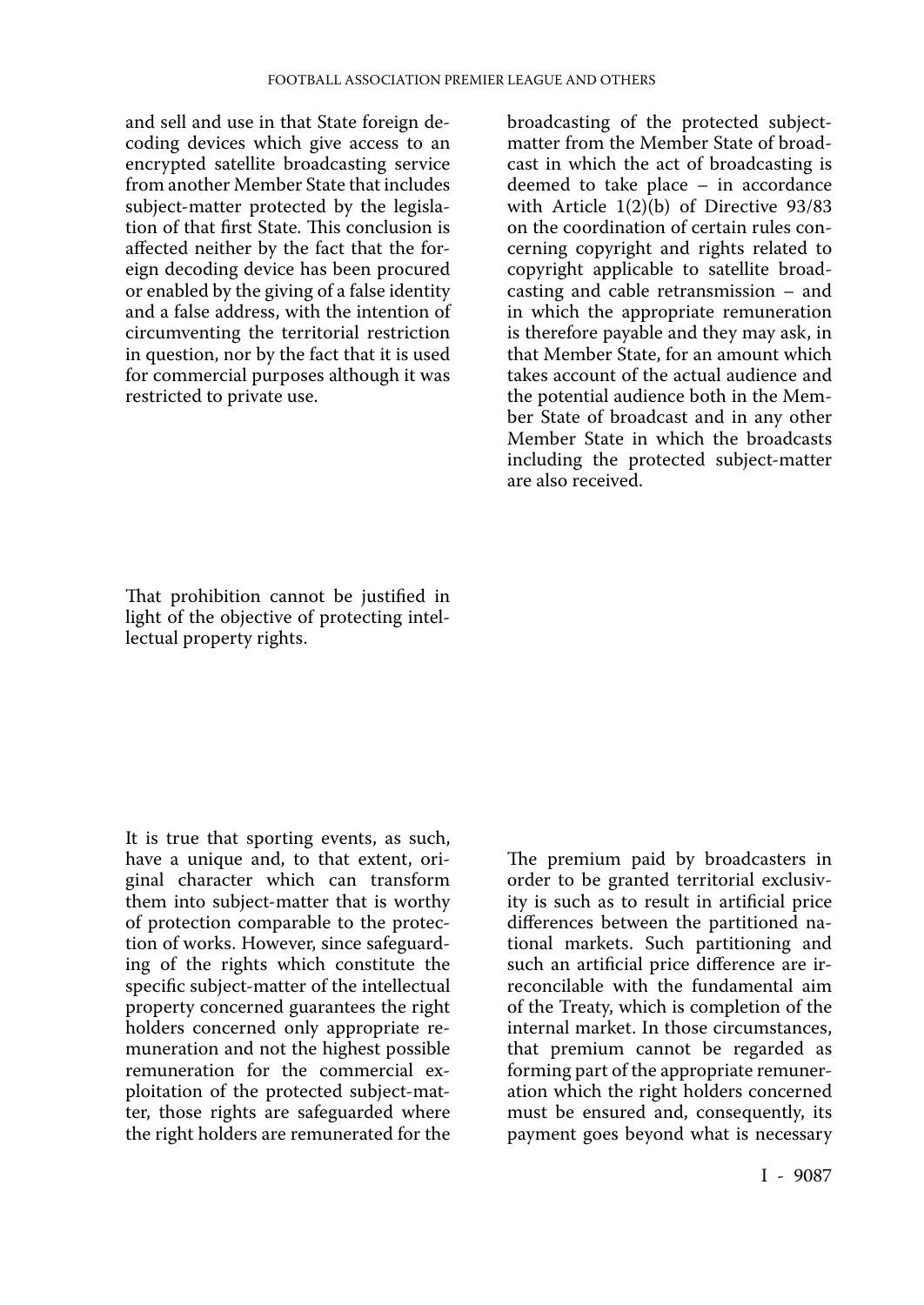to ensure appropriate remuneration for those right holders.

order to determine whether it contains such elements.

(see paras 100, 106-108, 113-117, 125, 131, operative part 3) (see para. 159, operative part 5)

- 5. The clauses of an exclusive licence agree ment concluded between a holder of intellectual property rights and a broad caster constitute a restriction on com petition prohibited by Article 101 TFEU where they oblige the broadcaster not to supply decoding devices enabling access to that right holder's protected subjectmatter with a view to their use outside the territory covered by that licence agreement.
- 7. Acts of reproduction which are per formed within the memory of a satellite decoder and on a television screen fulfil the conditions laid down in Article 5(1) of Directive 2001/29 on the harmonisa tion of certain aspects of copyright and related rights in the information society and may therefore be carried out without the authorisation of the copyright hold ers concerned.

(see para. 182, operative part 6)

(see para. 146, operative part 4)

- 6. Article 2(a) of Directive 2001/29 on the harmonisation of certain aspects of copyright and related rights in the infor mation society must be interpreted as meaning that the reproduction right ex tends to transient fragments of the works within the memory of a satellite decoder and on a television screen, provided that those fragments contain elements which are the expression of the authors' own intellectual creation, and the unit composed of the fragments reproduced simultaneously must be examined in
- 8. 'Communication to the public' within the meaning of Article 3(1) of Directive 2001/29 on the harmonisation of certain aspects of copyright and related rights in the information society must be inter preted as covering transmission of the broadcast works, via a television screen and speakers, to the customers present in a public house.

Where a broadcast work is transmitted, in a place accessible to the public, for a public which is additional to the owners